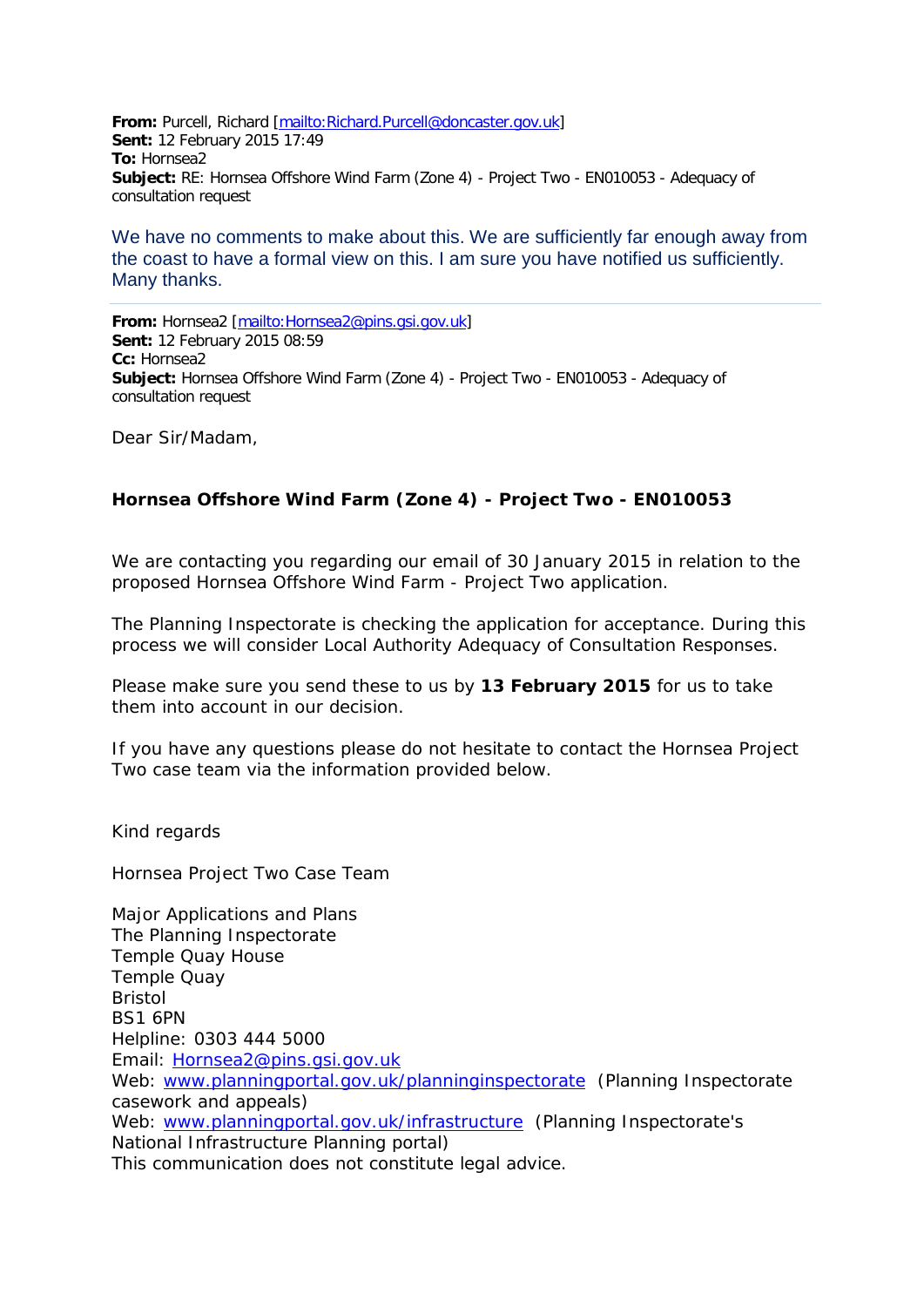Please view our Information Charter before sending information to the Planning Inspectorate.

## 

Correspondents should note that all communications to or from the Planning Inspectorate may be automatically logged, monitored and/or recorded for lawful purposes.

This email and any files transmitted with it are confidential and intended solely for the use of the individual or entity to whom they are addressed. If you have received this email in error please notify the system manager.

This footnote also confirms that this email message has been scanned by Websense Email Security Gateway for the presence of computer viruses.

www.websense.com

The original of this email was scanned for viruses by the Government Secure Intranet virus scanning service supplied by Vodafone in partnership with Symantec. (CCTM Certificate Number 2009/09/0052.) This email has been certified virus free.

Communications via the GSi may be automatically logged, monitored and/or recorded for legal purposes.

\*\*\*\*\*\*\*\*\*\*\*\*\*\*\*\*\* Transmitted by Doncaster Council.

This email and any files transmitted with it are confidential and intended solely for the use of the individual or entity to whom they are addressed. If, you are not the intended recipient, you must not disclose, disseminate, forward, print or copy all, or part of its contents to any other person and inform me as soon as possible.

Any views or opinions expressed belong solely to the author and do not necessarily represent those of Doncaster Council, Doncaster Council will not accept liability for any defamatory statements made by email communications.

You should be aware that under the Data Protection Act 1998 and Freedom of Information Act 2000 the contents of this e mail may have to be disclosed in response to a request.

All e-mail communication containing personal/sensitive information received or sent by the Council will be processed in line with the Data Protection Act 1998.

This footnote also confirms that this email message has been scanned for the presence of computer viruses. However no quarantees are offered on the security, content and accuracy of any e-mails and files received. Be aware that this e-mail communication may be intercepted for regulatory, quality control, or crime detection purposes unless otherwise prohibited.